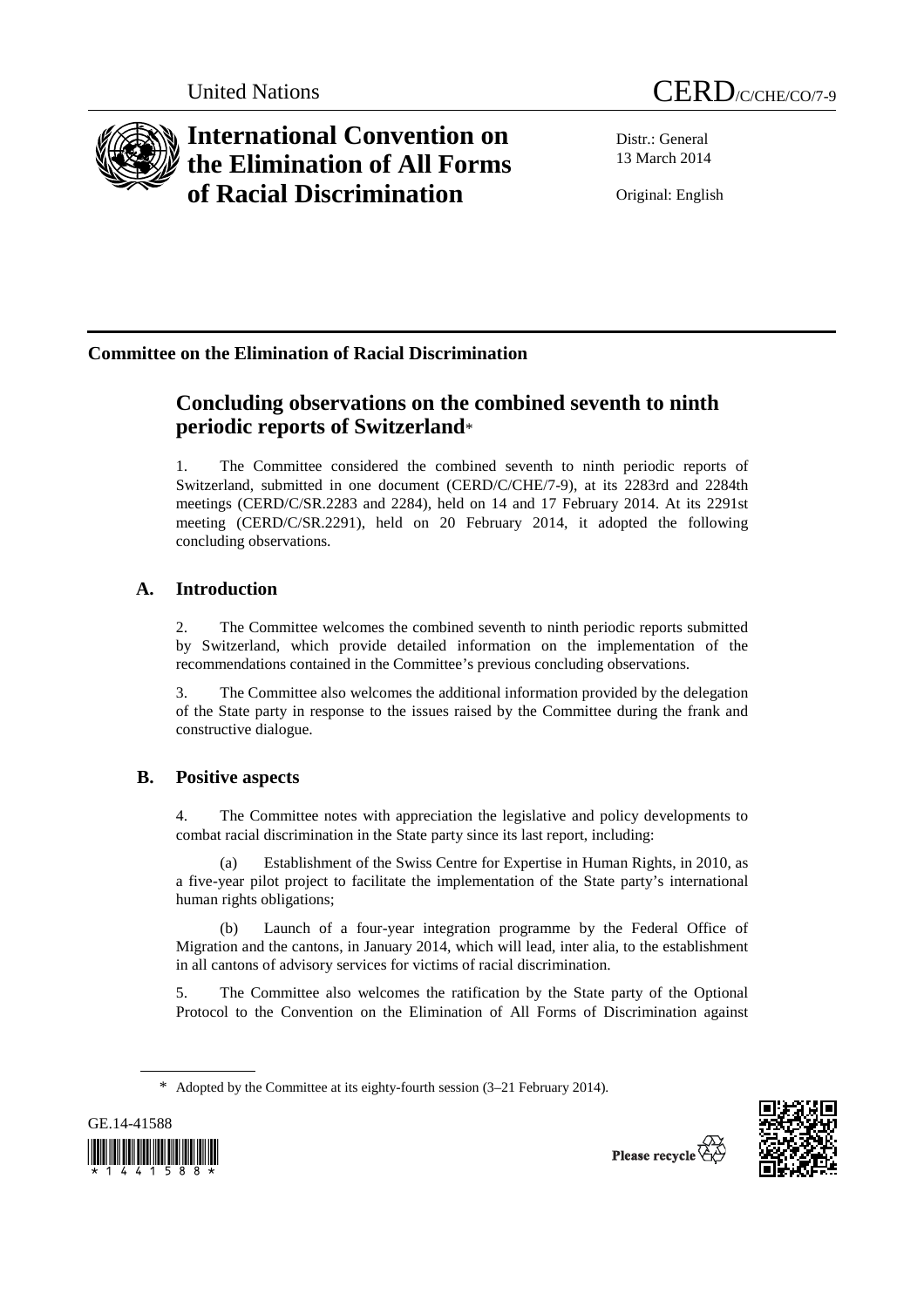Women, in 2008, and the Optional Protocol to the Convention against Torture and other Cruel, Inhuman or Degrading Treatment or Punishment, in 2009.

#### **C. Concerns and recommendations**

#### **Application of the Convention under domestic law**

6. The Committee reiterates its concern at the lack of effective de jure implementation of the Convention, including the lack of progress in introducing legislation at the federal level that:

(a) Contains a clear definition of direct and indirect racial discrimination, in accordance with the definition set out in article 1, paragraph 1, of the Convention;

(b) Clearly prohibits and provides adequate remedies for racial discrimination under civil and administrative law, including in areas such as employment, education and housing;

(c) Makes committing an offence with racist motivation or aim an aggravating circumstance under the Criminal Code (arts. 1, 2 and 6).

#### **The Committee recommends that the State party:**

**(a) Adopt a clear and comprehensive definition of racial discrimination, including direct and indirect discrimination, covering all fields of law and public life, in accordance with article 1, paragraph 1, of the Convention;** 

**(b) Introduce an overarching provision in its civil and administrative law prohibiting both direct and indirect racial discrimination in all areas of private and public life, and provide adequate remedies for such discrimination;** 

**(c) Incorporate a provision in the Criminal Code to the effect that committing an offence with racist motivation or aim constitutes an aggravating circumstance allowing for more severe punishment, as set out in the Committee's general recommendation No. 30 (2004) on discrimination against non-citizens, and take into account the Committee's general recommendation No. 31 (2005) on the prevention of racial discrimination in the administration and functioning of the criminal justice system.** 

7. The Committee is concerned at the restrictive interpretation of article 261 bis of the Criminal Code by the judicial authorities, noting that cases of discriminatory remarks or actions directed at people from certain regions or ethnicities are frequently dismissed on the grounds that they are not based on a particular nationality or ethnicity. It expresses further concern that, following the revision of the Criminal Procedural Code which entered into force in January 2011, under article 115 of the Code, only a person who has suffered direct harm may be a party to the proceedings, thus precluding associations and organizations from filing complaints of racial discrimination. The Committee regrets that remedies in the area of civil and administrative law are restricted to compensation only (arts. 2 and 6).

**The Committee urges the State party to take effective measures, as provided for in article 6 of the Convention, to ensure that everyone within its jurisdiction enjoys effective protection and remedies through the competent national courts and other State institutions against any acts of racial discrimination which violate his or her rights, as well as the right to seek from such courts just and adequate reparation or satisfaction for any damage suffered as a result of such discrimination, including restitution. The Committee also calls on the State party to sensitize legal personnel, including the judiciary, to international norms against racial discrimination.**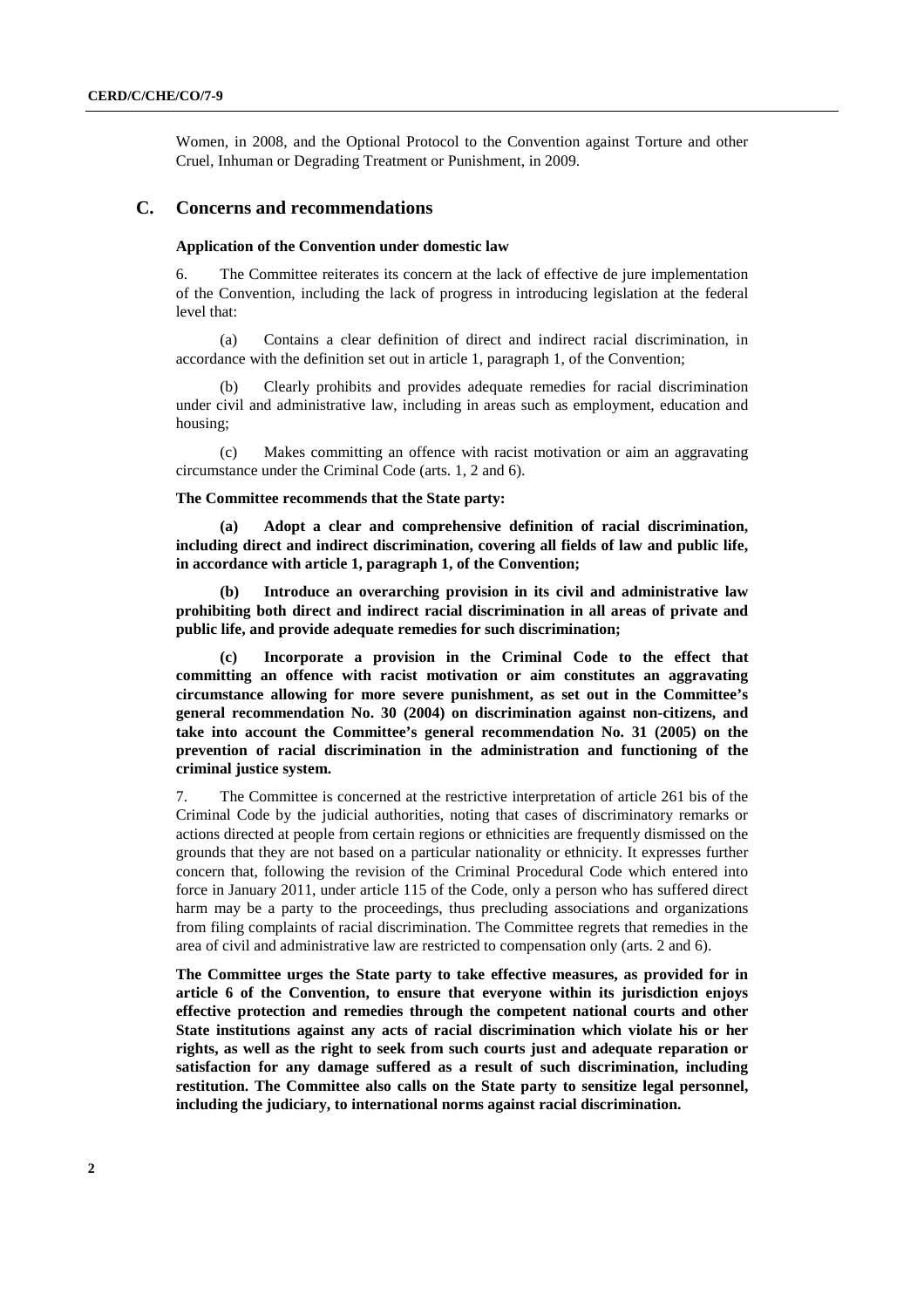8. While noting the unique system of direct democracy in the State party, the Committee expresses deep concern at the lack of sufficient safeguards to ensure that popular initiatives proposed by citizens do not contradict the obligations of the State party under the Convention (art. 2).

**The Committee urges the State party to step up its efforts to introduce an effective and independent mechanism to review the compatibility of popular initiatives with the State party's obligations under international human rights law, including the Convention. The Committee also recommends that the State party urgently and systematically strengthen its efforts at all levels to widely publicize and raise awareness among the public about any conflict between a proposed initiative and the State party's international human rights obligations, as well as the ensuing consequences**.

#### **Absence of reliable data on discrimination**

9. Despite allegations of discrimination on the basis of race, colour, descent, or national or ethnic origin in various areas of public and private life, particularly in accessing housing and the labour market, and in treatment at work and at school, the Committee is concerned at the absence of reliable and comprehensive data on such incidents, including court cases. Moreover, while noting that the DoSyRa documentation and monitoring system was established in 2008 to record cases of racism registered by the counselling services affiliated to the Counselling Network for Victims of Racism, and that the Federal Commission against Racism has been mandated to collect statistics of cases under article 261 bis of the Criminal Code, the Committee is concerned that there is no nationwide established reporting practice (arts. 2 and 6).

**The Committee recommends that the State party establish an effective data collection system, using various indicators of ethnic diversity on the basis of anonymity and selfidentification of persons and groups, to provide an adequate empirical basis for policies to enhance the equal enjoyment by all of the rights enshrined in the Convention and facilitate the monitoring thereof, as set out in the Committee's revised reporting guidelines (CERD/C/2007/1, paras. 10 and 12), bearing in mind the Committee's general recommendation No. 24 (1999) on reporting of persons belonging to different races, national/ethnic groups, or indigenous peoples. The Committee also urges the State party to ensure that everyone within its jurisdiction enjoys the right to effective protection and remedies against discrimination in all areas of public and private life, including in accessing housing and the labour market, and in treatment at work and at school, with adequate reparation or satisfaction for any damage suffered as a result of such discrimination, in accordance with article 6 of the Convention.** 

#### **National human rights institution**

10. While welcoming the issuance of a new appointment order by the Federal Council to strengthen the independence of the Federal Commission against Racism, in May 2013, and the establishment of the Swiss Centre for Expertise in Human Rights, in 2010, the Committee reiterates its concern at the lack of a national human rights institution in accordance with the Paris Principles. It also notes that the Federal Commission against Racism has been granted "C" status by the International Coordinating Committee of National Institutions for the Promotion and Protection of Human Rights (art. 2).

**The Committee reiterates its previous recommendation that the State party consider establishing a national human rights institution in accordance with the Principles relating to the status of national institutions (the Paris Principles), taking into account the Committee's general recommendation No. 17 (1993) on the establishment of**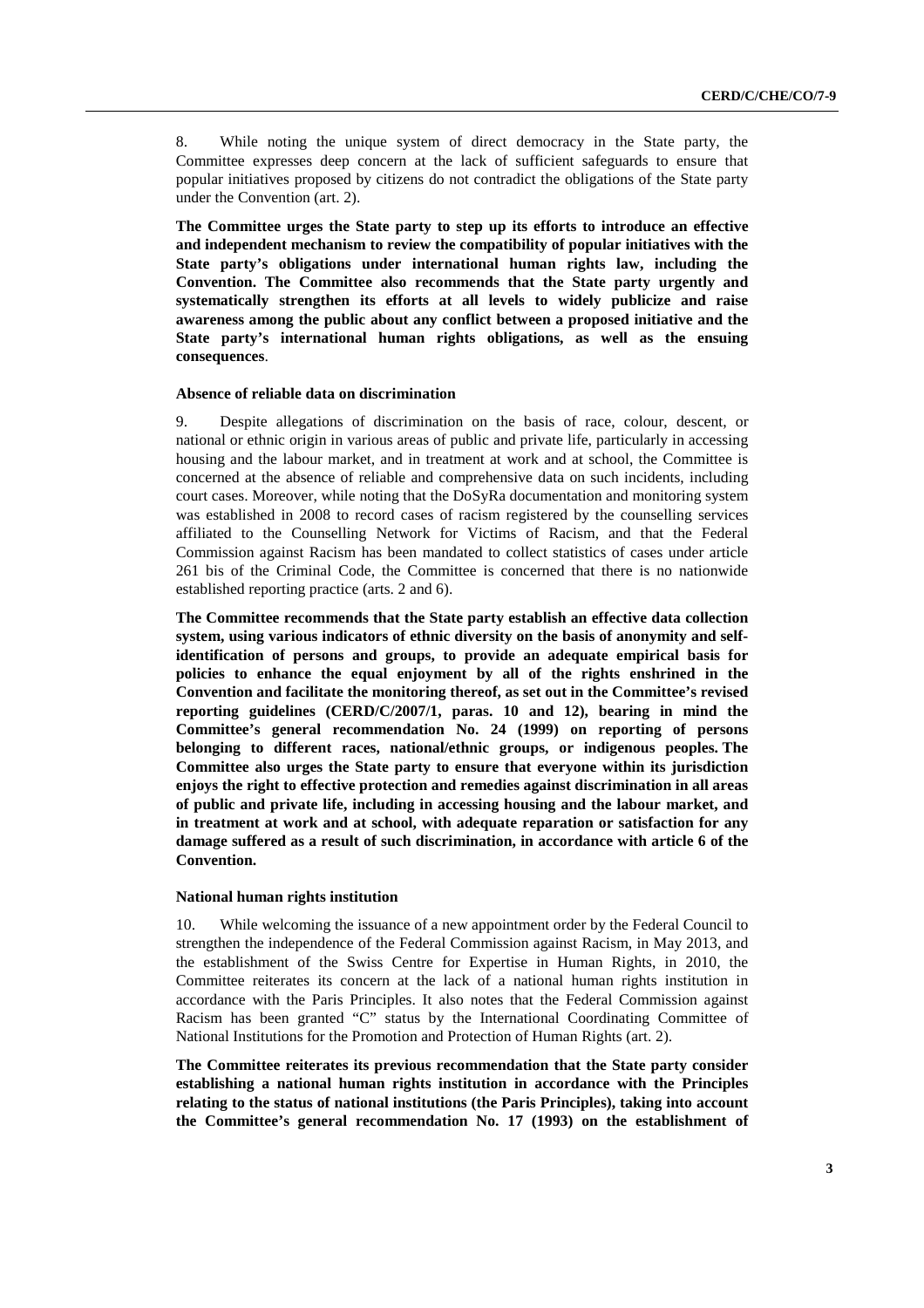**national institutions to facilitate implementation of the Convention. It also recommends that the Federal Commission against Racism be provided with adequate funding and resources to effectively and independently carry out its mandate to combat racial discrimination**.

#### **Reservations**

11. The Committee reiterates its concern at the maintenance of reservations to article 2 of the Convention regarding the right of the State party to apply its legal provisions concerning the admission of foreigners to the Swiss market, and to article 4 concerning the right of the State party to take necessary legislative measures taking due account of freedom of opinion and freedom of association (arts. 2 and 4).

**The Committee reiterates its previous recommendation that the State party consider withdrawing its reservations to article 2, paragraph 1 (a), and article 4 of the Convention. Should the State party decide to maintain the reservations, the Committee requests that the State party provide, in its next periodic report, detailed information as to why the reservations are necessary, the nature and scope of the reservations, their precise effects in terms of national law and policy, and any plans to limit or withdraw the reservations within a specified time frame.** 

#### **Racism and xenophobia in politics and the media**

12. The Committee is deeply concerned at racist stereotypes promoted by members of right-wing populist parties and sections of the media, in particular against people from Africa and south-eastern Europe, Muslims, Travellers, Yenish, Roma, asylum seekers and immigrants. It is also concerned at the display of political posters with racist and/or xenophobic content and of racist symbols, as well as at racist behaviour and at the lack of prosecution in such cases. The Committee is further concerned at the xenophobic tone of popular initiatives targeting non-citizens, such as the initiative "against the construction of minarets", adopted in November 2009, the initiative on the "expulsion of foreign criminals", adopted in November 2010, and the initiative "against mass immigration", adopted in February 2014. The Committee notes that such initiatives have led to a sense of unease among the affected communities and in Swiss society generally (arts. 2, 4 and 6).

#### **The Committee recommends that the State party:**

**(a) Undertake extensive and systematic awareness-raising activities at all levels in the public and political spheres to combat stigmatization, generalization, stereotyping and prejudice against non-citizens, sending a clear message concerning the abhorrence of racial discrimination, which degrades the standing of individuals and groups in the estimation of society, taking into account the Committee's general recommendation No. 30 (2004) on discrimination against non-citizens;** 

**(b) Take appropriate measures towards ensuring that media representations of ethnic groups are based on the principles of respect, fairness and the avoidance of stereotyping, and that the media avoid referring unnecessarily to race, ethnicity, religion and other group characteristics in a manner that may promote intolerance;** 

**(c) Sensitize legal personnel, including the judiciary, to international norms protecting freedom of opinion and expression and norms against racist hate speech, as set out in the Committee's general recommendation No. 35 (2013) on combating racist hate speech;** 

**(d) Take swift measures, in addition to prosecution, to respond to instances of racist remarks or acts, including formal rejection by high-level public officials and**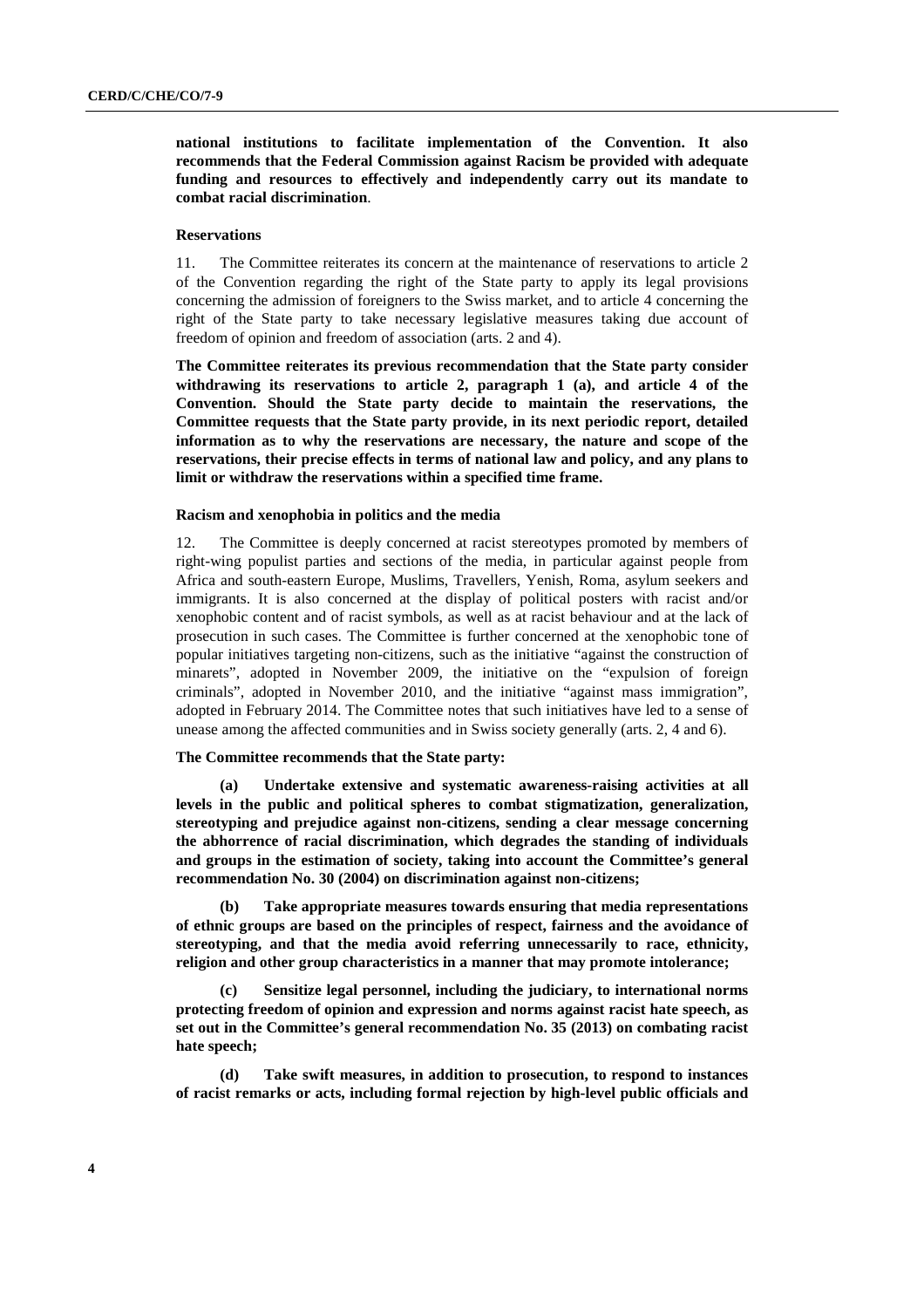**condemnation of hateful ideas expressed, as set out in the Committee's general recommendation No. 35 (2013) on combating racist hate speech.** 

#### **Naturalization**

13. While noting that the Swiss Citizenship Act is currently being revised, the Committee expresses concern at initiatives calling for stricter criteria for naturalization, including the popular initiative adopted in Bern in November 2013, which stipulates that recipients of welfare benefits cannot become naturalized citizens. While the Committee is aware that this initiative is currently being reviewed by the Parliamentary Assembly, it is concerned that the general political climate in the State party may lead to a more discriminatory system of naturalization (arts. 1 and 5).

**The Committee recommends that the State party ensure that any revision of the Swiss Citizenship Act does not have a disproportionate and discriminatory impact on certain groups. It also reiterates its previous recommendation that the State party adopt uniform standards on integration for the naturalization process, in conformity with the Convention, and take all effective and adequate measures to ensure that naturalization applications are not rejected on discriminatory grounds throughout the territory of the State party, including by establishing an independent and uniform appeals procedure in all cantons.** 

#### **Racial profiling and excessive use of force**

14. The Committee reiterates its previous concern at the use of racial profiling by law enforcement officials and at the lack of related statistics. It is also concerned at reports of excessive use of force during police checks, harassment of Roma and people of African origin by the police, and the lack of an independent mechanism throughout the State party to receive and investigate complaints of mistreatment by the police (arts. 2 and 5).

**Recalling its general recommendation No. 31 (2005) on the prevention of racial discrimination in the administration and functioning of the criminal justice system, the Committee calls on the State party to take effective measures to ensure that individuals are not targeted for identity checks, searches and other police operations on the grounds of race or ethnicity, and to take appropriate legal measures against law enforcement officials for unlawful conduct based on racially discriminatory grounds. It also recommends that the State party establish an independent mechanism to receive and investigate complaints concerning misconduct by police officers in each canton, and ensure that human rights training for police officers is conducted in all cantons, in accordance with general recommendation No. 13 (1993) on the training of law enforcement officials in the protection of human rights.** 

#### **National minorities**

15. While welcoming the efforts made by the State party to guarantee the rights of national minorities, the Committee remains concerned that Traveller communities and the Yenish, Manush, Sinti and Roma continue to face obstacles in accessing education and preserving their language and lifestyle. The Committee expresses concern that those communities may face indirect discrimination as a result of seemingly neutral laws and policies, particularly with regard to land-use planning and police regulations on trading activity and regulations on the stationing of caravans. It also notes that these communities are frequently subjected to generalizations and stereotypes in the media, which can lead to stigmatization (art. 5).

**The Committee recommends that the State party strengthen its efforts to promote and protect the rights of national minorities, particularly with regard to access to**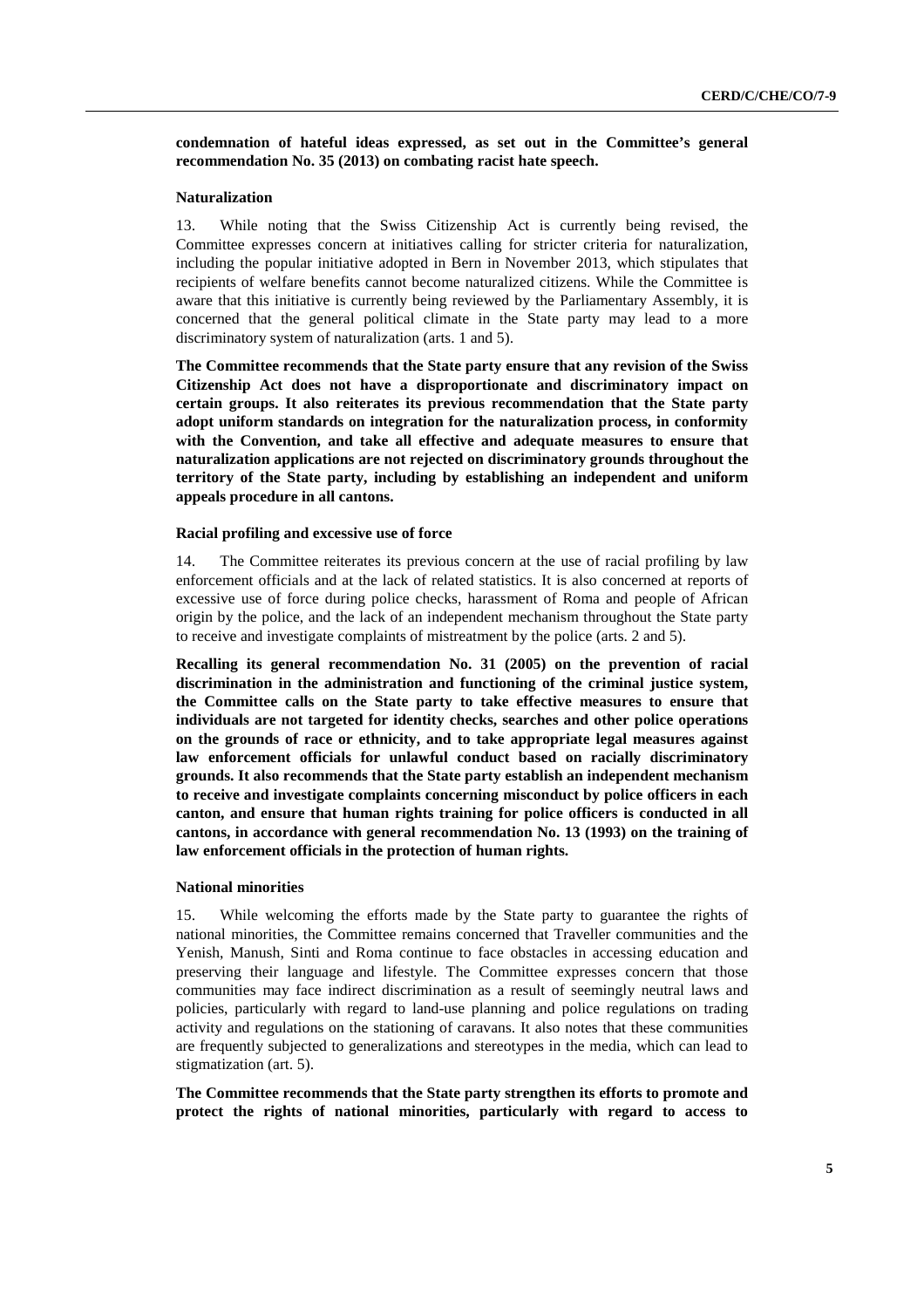**education and the preservation of their language and lifestyle. It calls on the State party to ensure that laws and policies which may seem neutral do not have any discriminatory impact on the rights of members of national minorities. The Committee also encourages the State party to raise awareness among the public about the history and characteristics of different national minorities, and to take appropriate and effective measures to avoid generalizations and stereotypes in the media.** 

#### **Persons granted temporary admission ("F" permit)**

16. While welcoming the humanitarian basis of the provisional admission status granted to persons who have fled conflict and generalized violence and cannot return to their home countries ("F" permit), the Committee expresses deep concern at the undue hardship faced by persons who are granted such status if they remain in the State party for a long time. It notes with concern that this status is not linked with a residence permit, and imposes restrictions on "F" permit holders in most areas of their lives, which could give rise to de facto discrimination against such vulnerable non-citizens, including: (a) restrictions on freedom of movement, including from one canton to another within the State party, as well as travel abroad; (b) de facto lack of access to employment due, inter alia, to the perceived uncertainty of the provisional admission status; (c) the lengthy waiting period of three years or more for family reunification, which also requires an adequate level of income and a suitable place of accommodation; and (d) limited access to educational and training opportunities and to health care (art. 5).

**The Committee urges the State party to eliminate any indirect discrimination and undue obstacles for persons granted provisional admission status to enjoy their basic human rights. In this regard, the Committee reminds the State party that differential treatment based on citizenship or immigration status will constitute discrimination if the criteria for differentiation, judged in the light of the objectives and purposes of the Convention, are not applied pursuant to a legitimate aim and are not proportional to the achievement of that aim, as set out in the Committee's general recommendation No. 30 (2004) on discrimination against non-citizens. The Committee recommends that the State party eliminate disproportionate restrictions on the rights of provisionally admitted persons, in particular those who have been in the State party for a long time, by enabling them to move freely within the State party and by facilitating the process of family unification and access to employment, educational opportunities and health care.** 

#### **Non-citizens**

17. The Committee remains concerned at the situation of asylum seekers and refugees, who are accommodated in remote reception centres with limited access to employment and training opportunities, and whose rights are at continuous risk of being further eroded. It expresses particular concern at the restriction of freedom of movement of asylum seekers in some public spaces in some municipalities. The Committee is also concerned about the situation of migrants and undocumented persons, in particular women, who are more vulnerable to poverty and violence and are at risk of multiple forms of discrimination in areas such as access to housing and employment. While welcoming the revision of the Federal Act on Foreign Nationals in July 2013, which provides for the right of victims of marital violence to remain in Switzerland, the Committee expresses concern that the level of violence must reach a certain threshold of severity for the benefits of that Act to apply (arts. 2 and 5).

**The Committee calls upon the State party to take effective measures to eliminate discrimination against non-citizens, in particular migrants, undocumented persons,**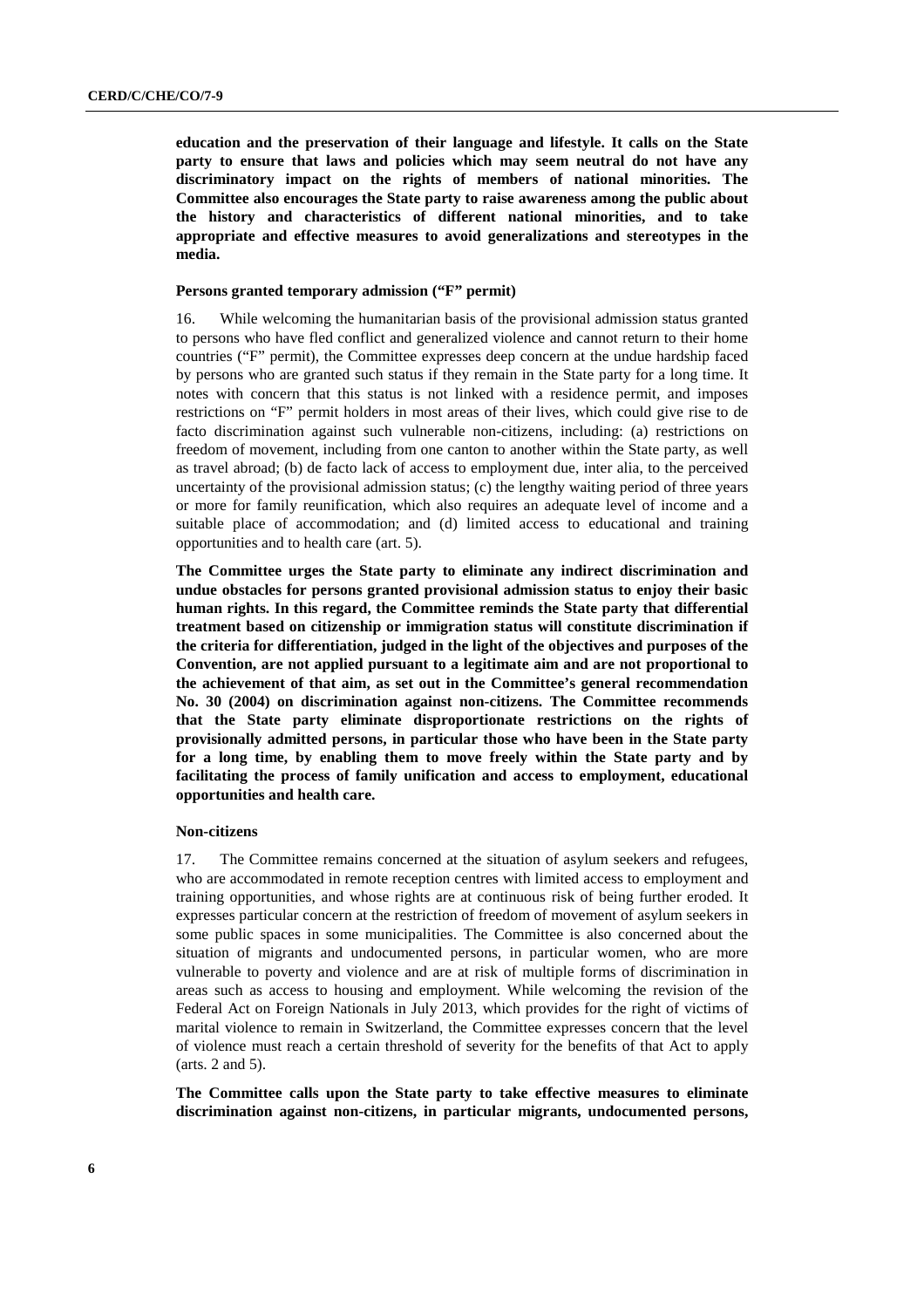**asylum seekers and refugees, and to ensure that any restriction on their rights is based on a legitimate aim and is proportionate to the achievement of the aim, in accordance with the Committee's general recommendation No. 30 (2004) on discrimination against non-citizens. It also urges the State party to address the particular risks and vulnerability faced by women belonging to those groups, and to ensure that victims of marital violence can remain in the State party without undue procedural obstacles. In this regard, the Committee draws the attention of the State party to its general recommendation No. 25 (2000) on gender related dimensions of racial discrimination.** 

#### **Education and training on combating racial discrimination**

18. While noting various measures taken by the State party to promote the integration of foreigners and ethnic and religious communities in the State party, the Committee expresses concern at the absence of campaigns directed at the public to combat racial discrimination throughout the State party. It also reiterates its concern at the lack of a national action plan to combat racial discrimination, as referred to in the Durban Declaration and Programme of Action (arts. 2 and 7).

**The Committee reminds the State party that integration is a two-way process involving both majority and minority communities, and recommends that the State party adopt additional measures targeting the majority community to combat racial discrimination. In this regard, the Committee reiterates its previous recommendation that the State party adopt a national action plan to combat racial discrimination, and carry out information campaigns to raise awareness among the public of the manifestations and harms of racial discrimination. It also encourages the State party to ensure that school curricula, textbooks and teaching materials are informed by and address human rights themes and seek to promote mutual respect and tolerance among nations and racial and ethnic groups.** 

#### **D. Other recommendations**

#### **Ratification of other treaties**

19. Bearing in mind the indivisibility of all human rights, the Committee encourages the State party to consider ratifying international human rights treaties which it has not yet ratified, in particular treaties with provisions that have a direct relevance to communities that may be the subject of racial discrimination, such as the International Convention on the Protection of the Rights of All Migrant Workers and Members of Their Families, International Labor Organization Convention No. 189 (2011) concerning decent work for domestic workers, the 1961 Convention on the Reduction of Statelessness and the United Nations Educational, Scientific and Cultural Organization Convention against Discrimination in Education.

#### **Consultations with organizations of civil society**

20. The Committee recommends that the State party continue consulting and expanding its dialogue with civil society organizations working in the area of human rights protection, in particular combating racial discrimination, in connection with the preparation of the next periodic report and the follow-up to the present concluding observations.

#### **Dissemination**

21. The Committee recommends that the State party's reports be made readily available and accessible to the public at the time of their submission, and that the observations of the